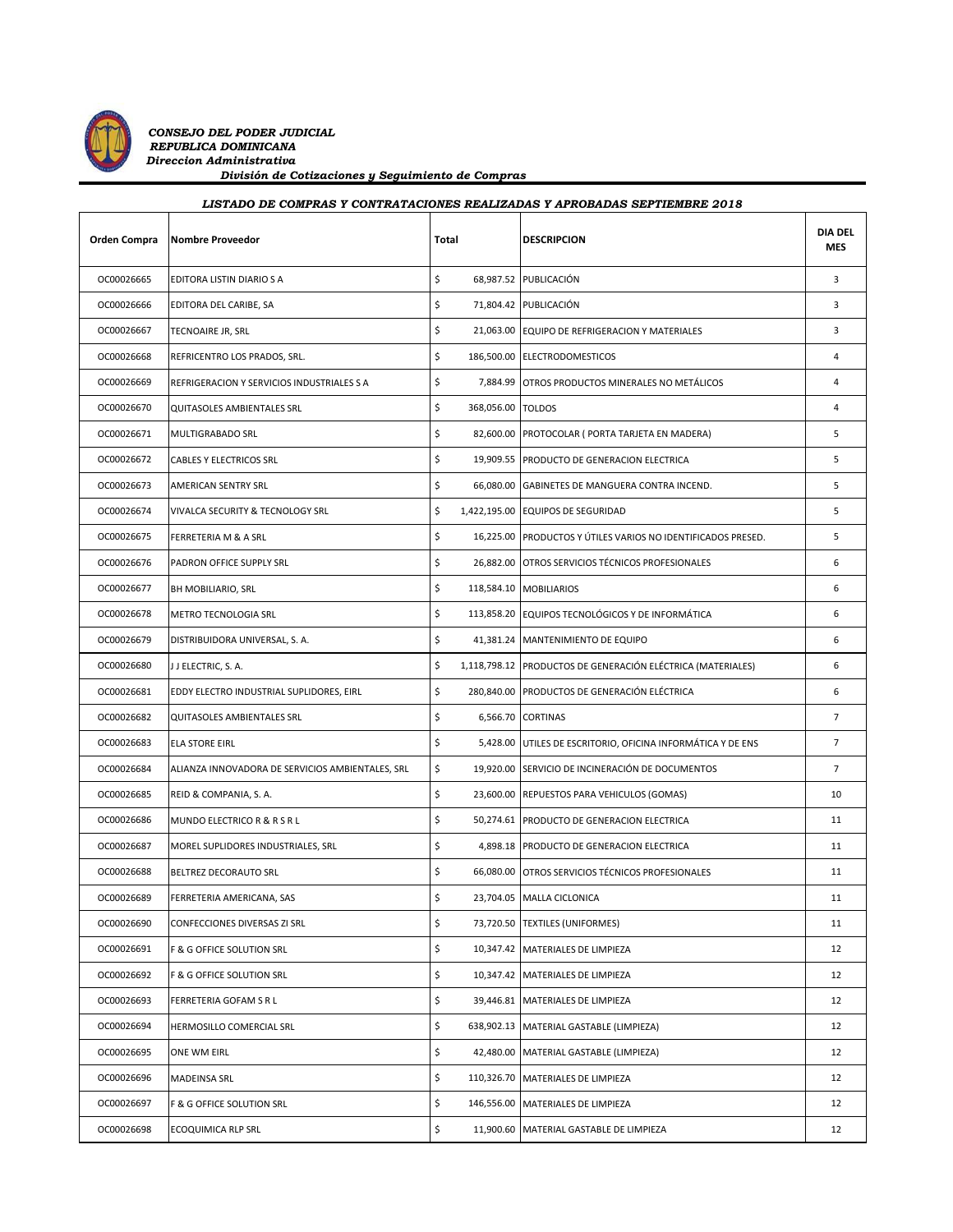

 *CONSEJO DEL PODER JUDICIAL REPUBLICA DOMINICANA Direccion Administrativa División de Cotizaciones y Seguimiento de Compras*

| LISTADO DE COMPRAS Y CONTRATACIONES REALIZADAS Y APROBADAS SEPTIEMBRE 2018 |                                               |              |                 |                                                              |                              |
|----------------------------------------------------------------------------|-----------------------------------------------|--------------|-----------------|--------------------------------------------------------------|------------------------------|
| Orden Compra                                                               | <b>Nombre Proveedor</b>                       | <b>Total</b> |                 | <b>DESCRIPCION</b>                                           | <b>DIA DEL</b><br><b>MES</b> |
| OC00026699                                                                 | HILARIO MALAQUIAS, SRL.                       | \$           |                 | 48,144.00 TEXTILES (UNIFORMES)                               | 12                           |
| OC00026700                                                                 | V ENERGY, S.A.                                | \$           |                 | 750,000.00 COMBUSTIBLE                                       | 13                           |
| OC00026701                                                                 | <b>MULTIPERFORM SRL</b>                       | \$           |                 | 63,792.81 FUMIGACION                                         | 13                           |
| OC00026702                                                                 | MOREL SUPLIDORES INDUSTRIALES, SRL            | \$           |                 | 245,351.50 EQUIPOS DE REFRIGERACION Y MATERIALES             | 13                           |
| OC00026703                                                                 | MATERIALES ELECTS. DE CONSTRUCC. Y REFRIG S A | \$           |                 | 7,713.07 EQUIPOS DE REFRIGERACION Y MATERIALES               | 13                           |
| OC00026704                                                                 | BH MOBILIARIO, SRL                            | \$           |                 | 769,161.76 MUEBLES DE OFICINA                                | 14                           |
| OC00026705                                                                 | OHTSU DEL CARIBE SRL                          | \$           |                 | 20,249.98 REPUESTOS PARA VEHICULOS (GOMAS Y BATERIAS)        | 14                           |
| OC00026706                                                                 | LOM OFFICE COMP, SRL                          | \$           |                 | 29,618.00 MOBILIARIO                                         | 14                           |
| OC00026707                                                                 | PADRON OFFICE SUPPLY SRL                      | \$           |                 | 58,806.48 UTILES DE ESCRITORIO, OFICINA INFORMÁTICA Y DE ENS | 14                           |
| OC00026708                                                                 | PG CONTRATISTAS, SRL                          | \$           |                 | 1,635,072.50 PRODUCTOS DE GENERACIÓN ELÉCTRICA               | 14                           |
| OC00026709                                                                 | <b>GRUPO LANTIGUA PIMENTEL SRL</b>            | \$           |                 | 27,957.74 EQUIPOS DE GENERACION ELECTRICA                    | 17                           |
| OC00026710                                                                 | METRO TECNOLOGIA SRL                          | \$           |                 | 13,334.00 EQUIPO DE SEGURIDAD (LECTOR BIOMETRICO)            | 17                           |
| OC00026711                                                                 | IMPORTADORA DOPEL, SRL.                       | \$           | 6,950.20 SELLOS |                                                              | 17                           |
| OC00026712                                                                 | HILARIO MALAQUIAS, SRL.                       | \$           |                 | 36,403.00 TEXTILES (UNIFORMES)                               | 17                           |
| OC00026713                                                                 | MARIA DEL CARMEN DE LOS SANTOS                | \$           |                 | 15,576.00 REFRIGERIO                                         | 18                           |
| OC00026714                                                                 | IMPORTADORA DOPEL, SRL.                       | \$           |                 | 1,168.20 UTILES DE ESCRITORIO, OFICINA INFORMÁTICA Y DE ENS  | 18                           |
| OC00026715                                                                 | <b>BRAZAS Y LENOS SRL</b>                     | \$           |                 | 33,160.36 ALIMENTOS Y BEBIDAS PARA PERSONAS                  | 18                           |
| OC00026716                                                                 | EDITORA CORRIPIO, SAS                         | \$           |                 | 1,522,200.00 PAPEL BOND 8 1/2 X 11                           | 18                           |
| OC00026717                                                                 | SOLUCIONADOS ARIAS SRL                        | \$           |                 | 75,166.00 IMPRESIONES Y PUBLICACIONES DIGITALES              | 18                           |
| OC00026718                                                                 | BH MOBILIARIO, SRL                            | \$           |                 | 301,857.57 MOBILIARIO                                        | 18                           |
| OC00026719                                                                 | 2P TECHNOLOGY, SRL                            | \$           |                 | 399,725.00 EQUIPOS AUDIOVISUALES                             | 19                           |
| OC00026720                                                                 | MIGUEL G DEL REY SONIDO SRL                   | \$           |                 | 110,300.50 EQUIPOS AUDIOVISUALES                             | 19                           |
| OC00026721                                                                 | OFFITEK, SRL                                  | \$           |                 | 400,020.00 PAPEL CARTON                                      | 19                           |
| OC00026722                                                                 | MUEBLES OMAR, S. A.                           | \$           |                 | 615,751.52 MOBILIARIOS (ESTACIONES MODULARES)                | 19                           |
| OC00026723                                                                 | PRODIMPA, S.R.L.                              | \$           |                 | 8,750.88 MATERIAL GASTABLE (OFICINA)                         | 19                           |
| OC00026724                                                                 | <b>LUNARTIC SRL</b>                           | \$           |                 | 107,616.00 ARTICULOS DE PLASTICO                             | 20                           |
| OC00026725                                                                 | MATERIALES INDUSTRIALES, SAS                  | $\sf S$      |                 | 96,009.99 PRODUCTOS FERRETEROS                               | 20                           |

OC00026726 REFRICENTRO RUBIERA, SRL. **1990 ELECTES SE AU SECONTRO REFRIGERACION** Y MATERIALES OC00026727 GRUPO COMETA, SAS **1999.66** MATERIALES ELECTRICOS **1999.66** MATERIALES ELECTRICOS 20 OC00026728 GRUPO GRM, SRL. COLORED SAL. A SALLES DE COCINA COLORED SALLES DE COCINA COLORED SALLES DE COCINA COLORED SALLES DE COCINA OC00026729 AMANA COMERCIAL, SRL \$ 21,142.30 UTILES DE COCINA 20 OC00026730 CRISTALES Y ENMARCADOS SRL SEÑALIZACIONES SAL 20 OC00026731 E THREAN & CIA SRL **6** 46,128.56 EQUIPOS DE SEGURIDAD (CONTROL DE ACCESO) 20 OC00026732 DAF TRADING SRL **11,210.00 EQUIPO DE GENERACIÓN ELÉCTRICA, APARATOS Y ACC. EL** 20